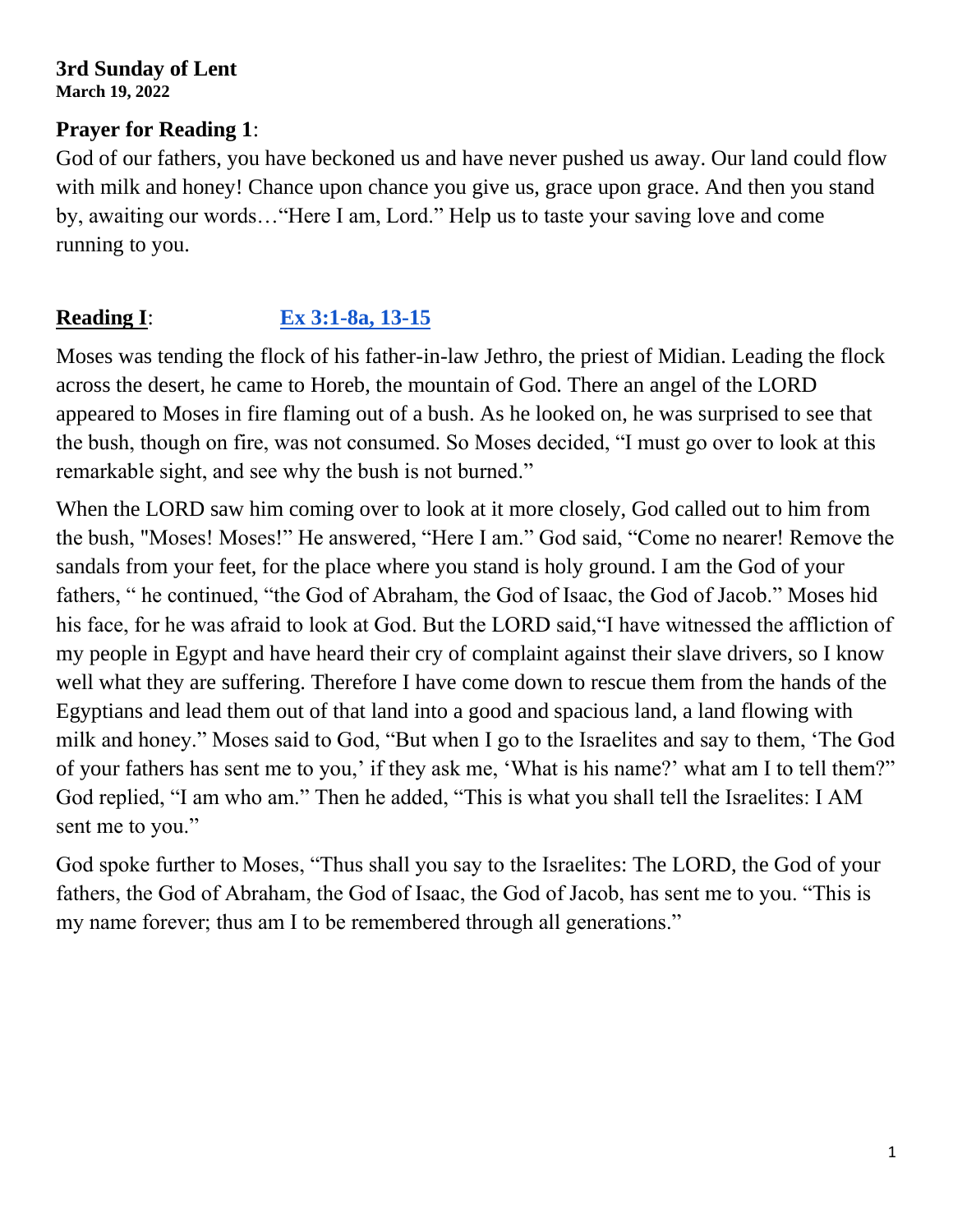### **Responsorial Psalm: [Ps 103: 1-2, 3-4, 6-7, 8, 11.](https://bible.usccb.org/bible/psalms/103?1)**

#### **R. (8a) The Lord is kind and merciful.**

Bless the LORD, O my soul; and all my being, bless his holy name.

Bless the LORD, O my soul, and forget not all his benefits.

### **R. The Lord is kind and merciful.**

He pardons all your iniquities, heals all your ills,

He redeems your life from destruction, crowns you with kindness and compassion.

#### **R. The Lord is kind and merciful.**

The LORD secures justice and the rights of all the oppressed.

He has made known his ways to Moses, and his deeds to the children of Israel.

### **R. The Lord is kind and merciful.**

Merciful and gracious is the LORD, slow to anger and abounding in kindness. For as the heavens are high above the earth, so surpassing is his kindness toward those who fear him.

#### **R. The Lord is kind and merciful.**

#### **Questions for Reading 1**:

1. For whom did God call Moses? Was it for Moses' sake or for the sake of the Israelite people? Does "I Am Who Am" intervene in our history as s/he did in the Israelites'? Name some incidents that you think are/were God's interventions. Are we asking God to intervene for Ukraine right now?

2. God told Moses he was standing on holy ground. In *Laudato Si* Pope Francis writes about our common home, the earth. From what you read below give some reasons why you can call the earth "holy ground." What can we do to protect this "caress of God"? Is there anything you can do to help "brothers and sisters" fleeing or suffering the weapons of war? Here are what Pope Francis says:

3. Our insistence that each human being is an image of God should not make us overlook the fact that each creature has its own purpose. None is superfluous. The entire material universe speaks of God's love, his boundless affection for us. Soil, water, mountains: everything is, as it were, a caress of God.

4. Everything is related, and we human beings are united as brothers and sisters on a wonderful pilgrimage, woven together by the love God has for each of his creatures and which also unites us in fond affection with brother sun, sister moon, brother river and mother earth. [Laudato Si](http://w2.vatican.va/content/francesco/en/encyclicals/documents/papa-francesco_20150524_enciclica-laudato-si.html) **Prayer for Reading 2**: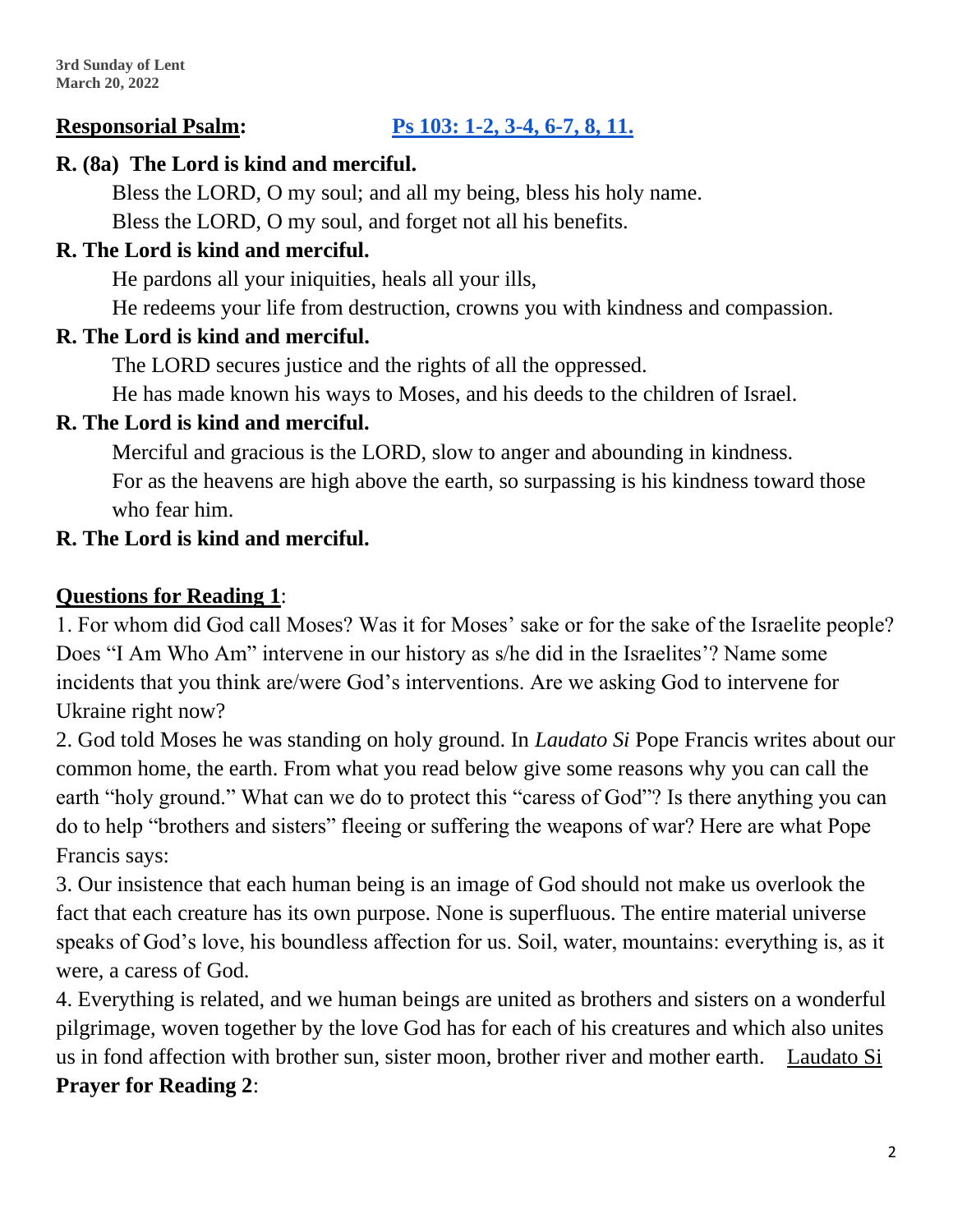**3rd Sunday of Lent March 20, 2022**

Holy Spirit, give us just one more span of days. Please stretch open our hearts in them. Let your patient grace come to live in us.

# **Reading II: [1 Cor 10:1-6, 10-12](https://bible.usccb.org/bible/1corinthians/10?1)**

I do not want you to be unaware, brothers and sisters, that our ancestors were all under the cloud and all passed through the sea, and all of them were baptized into Moses in the cloud and in the sea. All ate the same spiritual food, and all drank the same spiritual drink, for they drank from a spiritual rock that followed them, and the rock was the Christ. Yet God was not pleased with most of them, for they were struck down in the desert.

These things happened as examples for us, so that we might not desire evil things, as they did. Do not grumble as some of them did, and suffered death by the destroyer. These things happened to them as an example, and they have been written down as a warning to us, upon whom the end of the ages has come. Therefore, whoever thinks he is standing secure should take care not to fall.

# **Questions for Reading 2**:

1. Do you have to work at keeping a friendship alive and healthy? Does the same hold true for your relationship with God?

2. Are there opportunities for deeper conversion (turning more toward God) and productivity that you could take advantage of? Are there some opportunities for your parish too?

### **Prayer for Gospel**:

Jesus, kind and patient gardener of souls: when we are barren like your fig tree, (with unjust war, racial bias, destruction of our climate) you don't give up on us. Please soak our roots. Make them heavy with your love. And, pour your grace upon us like water on parched land until we near fruit.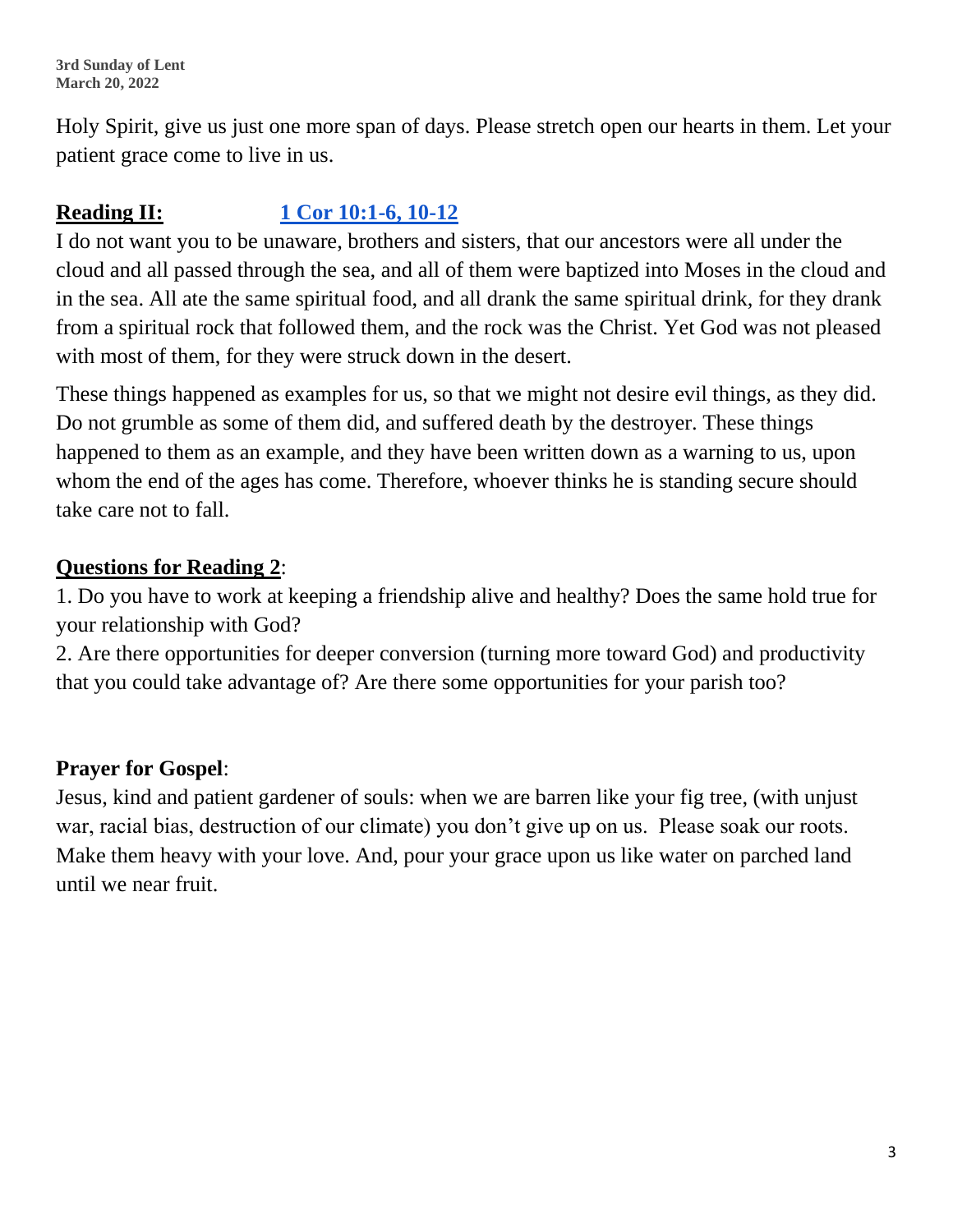#### **Gospel**: **[Lk 13:1-9](https://bible.usccb.org/bible/luke/13?1)**

Some people told Jesus about the Galileans whose blood Pilate had mingled with the blood of their sacrifices. Jesus said to them in reply, "Do you think that because these Galileans suffered in this way they were greater sinners than all other Galileans? By no means! But I tell you, if you do not repent, you will all perish as they did! Or those eighteen people who were killed when the tower at Siloam fell on them— do you think they were more guilty than everyone else who lived in Jerusalem? By no means! But I tell you, if you do not repent, you will all perish as they did!"

And he told them this parable: "There once was a person who had a fig tree planted in his orchard,and when he came in search of fruit on it but found none, he said to the gardener, 'For three years now I have come in search of fruit on this fig tree but have found none. So cut it down. Why should it exhaust the soil?' He said to him in reply, 'Sir, leave it for this year also, and I shall cultivate the ground around it and fertilize it; it may bear fruit in the future. If not you can cut it down."

# **Questions for Gospel**:

1. " … And I shall cultivate the ground around it and fertilize it;." … Metaphorically speaking, the cultivation and fertilization could be grace in the parable. In the book *[Diary of a Country](https://en.wikipedia.org/wiki/The_Diary_of_a_Country_Priest)  [Priest,](https://en.wikipedia.org/wiki/The_Diary_of_a_Country_Priest)* George Bernanos said, "Grace is everywhere." What does that statement mean to you? Do you always cooperate with such grace? Could you cooperate to a greater degree? How? 2. Do you give people another chance after they make a mistake? Does God use people as "gardeners" to help cultivate and fertilize with grace? Does God use you? Has God used others to help you bear fruit?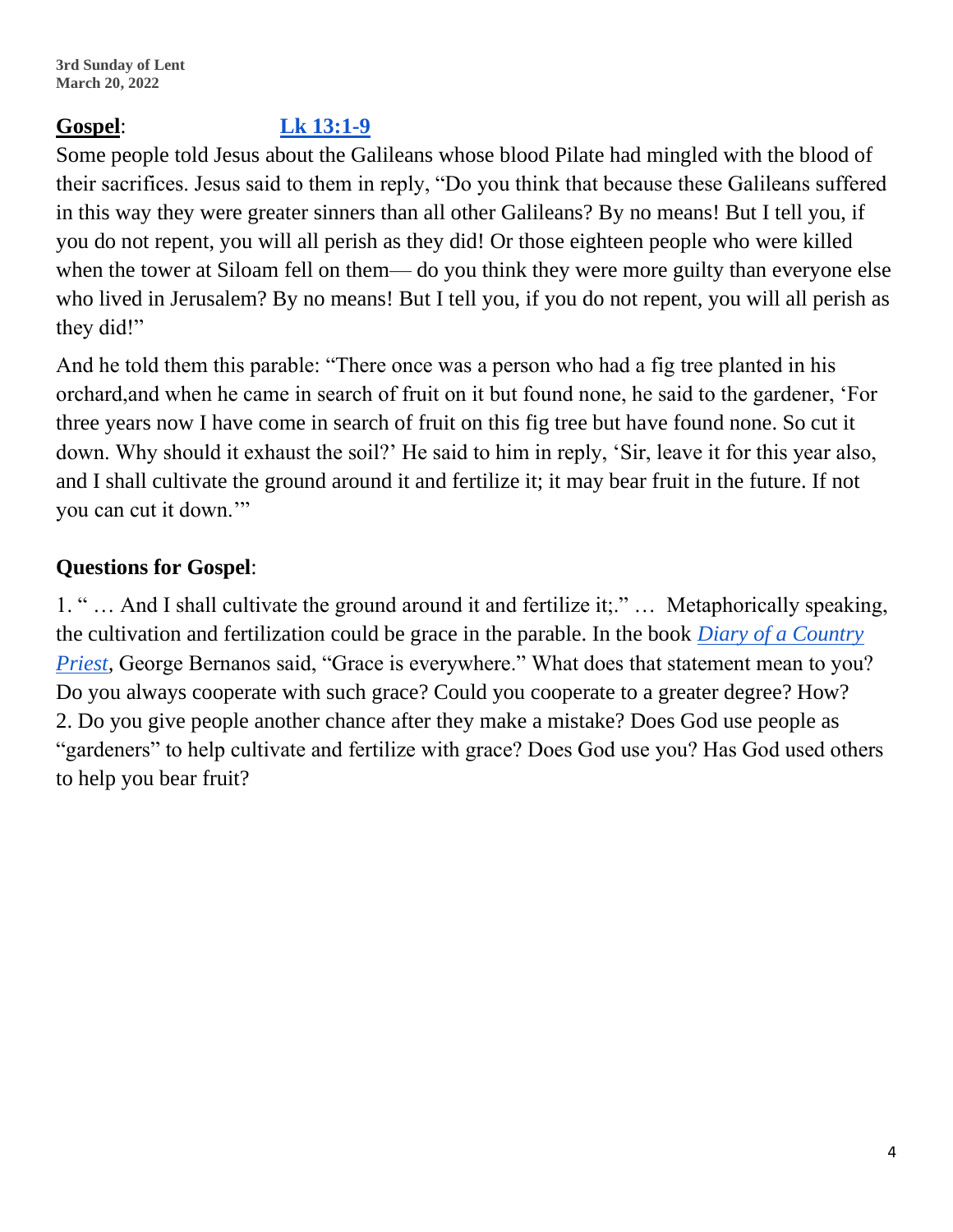# **In Exile by Ron Rolheiser**

#### **Prayer**

In her masterful book, [Guidelines for Mystical Prayer,](https://www.amazon.com/Guidelines-Mystical-Prayer-Ruth-Burrows/dp/0809153580) Ruth Burrows has a section within which she lists the faults of those who are beyond initial conversion. What are these faults? Burrows has her own list, what I offer here is the perspective that Henri Nouwen gives in his spiritual masterpiece, The [Return of the Prodigal Son.](https://henrinouwen.org/read/the-return-of-the-prodigal-son/) Among many things in that book, Nouwen tells us that as persons who understand ourselves as already committed, we still need to make a three-fold conversion movement: 1) We need to move from being a bystander to being a participant; 2) from being a judge to being a repentant sinner; and 3) from speaking about love to actually letting ourselves be loved. What is involved in each of these?

From being a bystander to being a participant: in essence, what we need to do here is to move from studying life, speaking about it, teaching about it, writing about it, and perhaps even at times mimicking it, to actually living it. I know this sounds very much like a cliché devoid of substance, but a lot of what is wrong in the world, the church, and within our personal lives today is precisely the fact that we study things, talk about them, strongly voice our convictions about them, but often, in fact, do little or nothing about them. For example, we do not lack for literature, moral rhetoric, or good analysis on social justice. But there is, in fact, very, very little being done. This is not so much because our passion for justice is insincere, but because at the end of the day we are bystanders not participants.

The same holds true for prayer. There is no shortage of literature in this area (and no shortage of workshops either). We talk enough about prayer. We just don't pray a lot. In terms of deep private prayer, we pray very little. Again, we are much more in the position of the bystander than participant. [Therese of Lisieux](https://en.wikipedia.org/wiki/Th%C3%A9r%C3%A8se_of_Lisieux) once wrote: "I always preferred to pray rather than to have spiritual conversations about prayer." For most of us, the opposite is true.

[Robert Moore](https://en.wikipedia.org/wiki/Robert_L._Moore) suggests that this failure to move from bystander to participant is a disease that particularly afflicts those among us who do any kind of ministry or are in any teaching or healing profession. Invariably we end up studying life and speaking about it rather than living it. It is no accident that those of us in these vocations frequently feel anger towards anyone who actually does anything. It will also be no accident that when the last tree on the planet has been cut down there will have been libraries of studies written about the ill effect of cutting down trees, but very little will have been done by a way of action by those who wrote all those books.